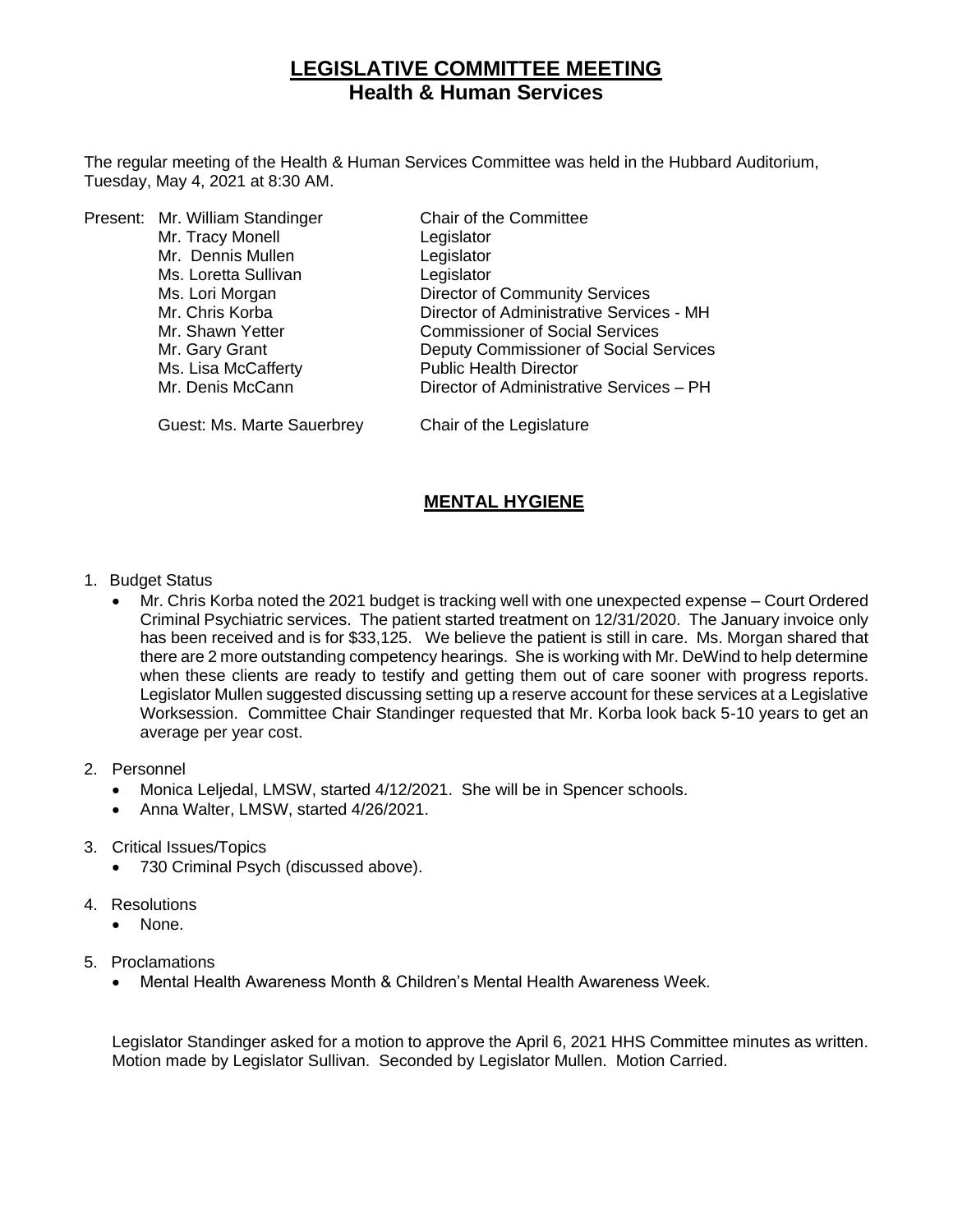# **SOCIAL SERVICES**

Commissioner Yetter discussed caseloads, programmatic highlights, and personnel changes.

- 1. Budget
	- Mr. Gary Grant shared that all lines are at or below budget except one Foster Care line (under budget on FC as a group). The State is getting caught up on payments. The most recent withhold from the State was 5%. Under COVID relief, there is an additional savings to MA weekly shares of \$15,000/ week. Commissioner Yetter noted that nursing homes account for 30% of total MA costs on average. Mr. Grant explained that DSS will be upgrading to a new software product that will be cloud based rather than server based. The cost to move everyone off the current system and the software is \$160,000 including the first year's maintenance costs. This new system should be very beneficial to caseworkers especially as case activity has been escalating. The state may eventually mandate this product. The benefit to TCITS is they won't need to deal with a server anymore. Mr. Grant would like the ability to move money around from existing lines to pay for the initial \$160,000. It was suggested by Legislator Sullivan that Mr. Grant look into the cost of similar products that other counties are using.
- 2. Caseloads
	- During April, Cash Assistance caseloads decreased 6 cases, with Family Assistance decreasing 1 case and Safety Net decreasing 5 cases. Cases are down 10% for the year.
	- MA-Only increased 18 cases.
	- MA-SSI decreased 7 cases.
	- Total Individuals on Medicaid decreased 9 cases to 3,709.
	- SNAP cases increased 13 cases.
	- Day Care decreased 3 cases.
	- Services remained flat at 309 cases.
	- See Caseload Summary.
- 3. Programmatic Highlights
	- ESG/ERAP Commissioner Yetter noted that we just received notification that the State Legislature has voted to extend evictions until 8/31/2021. There are two programs to assist renters and landlords with rent and rental arrears. Applications will be out at the end of May – no details yet. Payments will go directly to the landlords however tenants and landlords must sign the agreement. We don't know at this point if the courts will be handling the applications. They have lengthy backlogs on evictions.
	- Tioga Career Center Report Unemployment rates in Tioga County remain lower than the state average. There is a need for employees in the county and Ms. McCall is working with employers to find employees. She also included information about remote working. Ms. McCall shared that most new UI claims are fraudulent. She works closely with people that have been hit by fraud. It was suggested that we get the word out to the community that they should not ignore UI claims that they receive that they didn't file.
- 4. Personnel Changes
	- Heather Anderson, Secretary to the Commissioner & Director of Social Services, resigned effective 4/30/2021. Commissioner Yetter and Ms. Myers will start interviewing next week.
- 5. Resolutions
	- Transfer of Funds (ESG).
	- Amend Budget & Appropriate Funds (ERAP). Funding for outreach (\$120,000) to assist with applying for rental arrears.
	- Amend Budget & Appropriate Funds (ESG-CV2).
- 6. Proclamations
	- Elder Abuse Prevention Month. (Repeat).